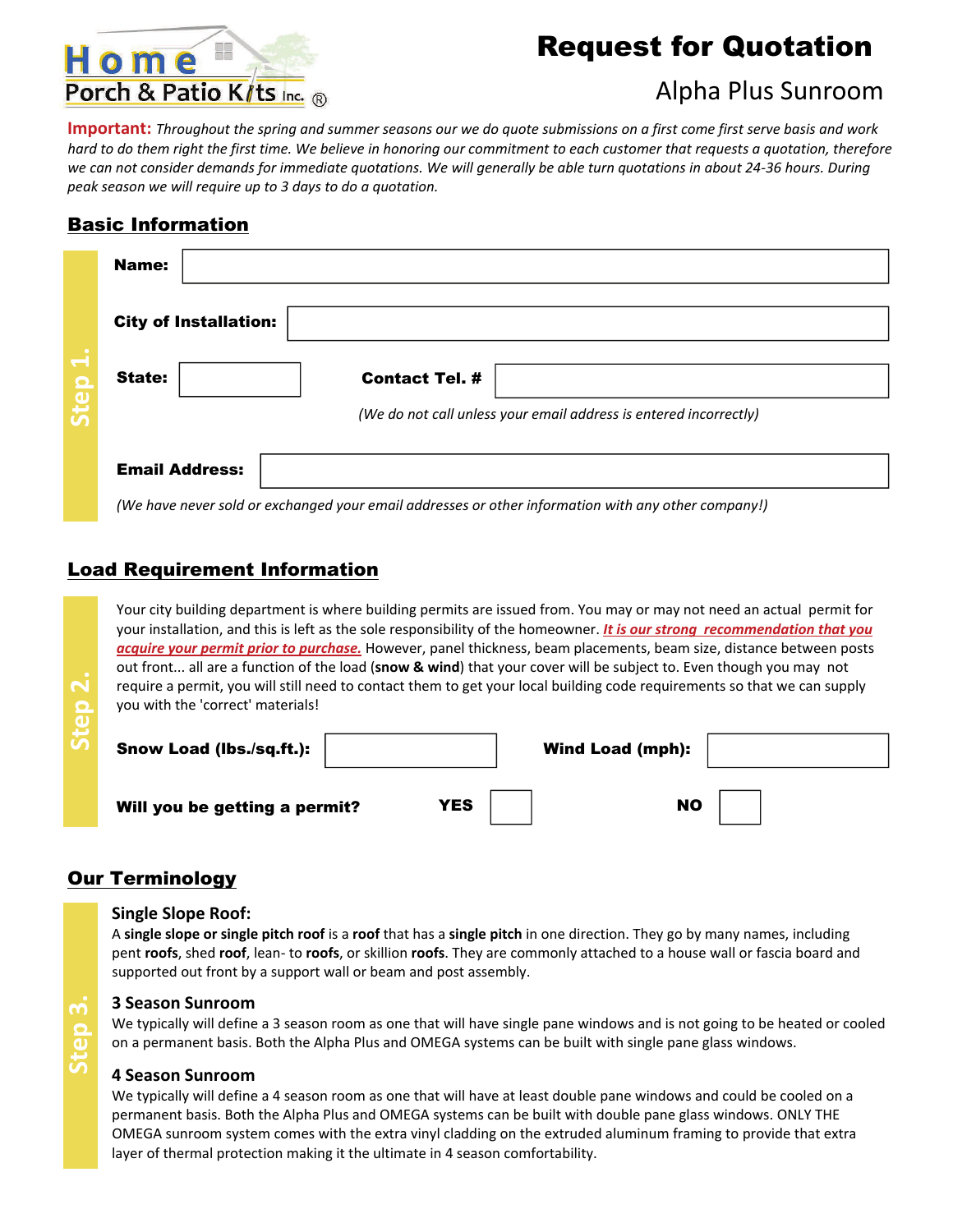

LHS Projection: | | | ft.

Back Wall Height:  $\vert$  ft.  $\vert$  in.

*From deck to the underside of roof installation point*

*Total distance away from house wall*

# Request for Quotation

### Alpha Plus Sunroom

Wall Dimensions The back wall installation height is required. It is either from deck to bottom of fascia board (A) or from deck to the bottom of where your new roof is to be in‐ stalled on the wall (B).



Please fill out all information from an 'outside looking in' perspective**.**



 $*$ I need only one projection wall  $L$ eft  $\parallel$  Right RHS Projection: | ft. *Total distance away from house wall* in. LHS Door Placement:  $\left| \begin{array}{ccc} \text{H.} & \text{H.} \\ \text{H.} & \text{H.} \end{array} \right|$ *Measured away from house wall. Leave blank if no door on this wall.* RHS Door Placement: | ft. | | | in. *Measured away from house wall. Leave blank if no door on this wall.*

in.

in.

*Total distance parallel to house wall*

Width / Front Wall:  $\vert$  ft.



*Measured away from left front corner. Leave blank if no door on this wall.*

### Electrical Utility Mullion:

\*This option allows for electrical boxes to be installed between modules The standard H channel creates a 7/16" width between panels. The EUM creates a 3 1/16" width between panels. Consider the aesthetics along a single wall for this option.

| How Many on Left Hand Side Projection?  |     | ALL |
|-----------------------------------------|-----|-----|
| How Many on Right Hand Side Projection? |     | ALL |
| How Many on Front Wall / Width?         | ALL |     |





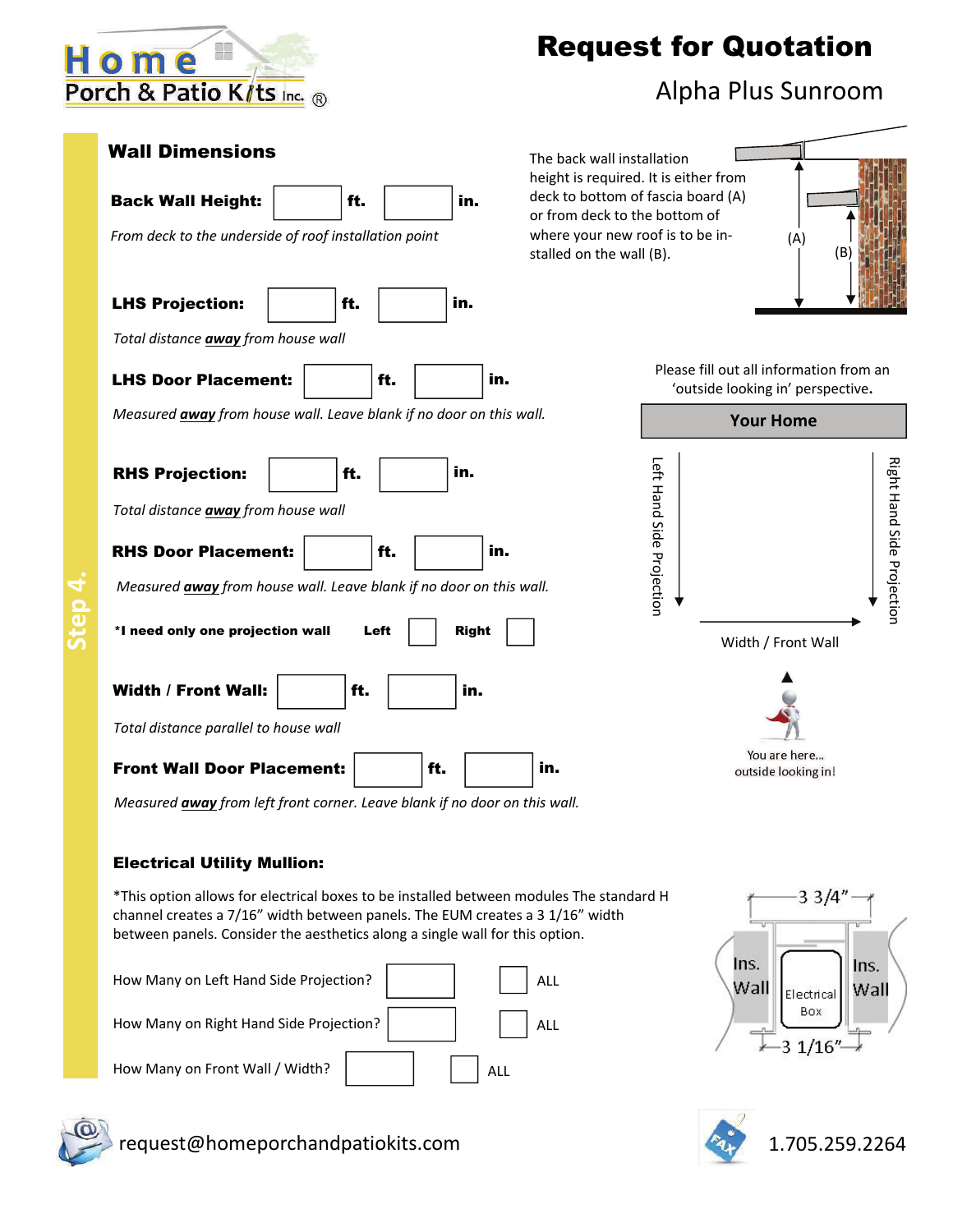

Alpha Plus Sunroom



### Roof Dimensions & Details

Your roof needs to be **at least** 6" larger, on all three sides, than the sunroom wall footprint.

NOTE: All roof panels are 4' wide. If you require, for example, a 26' wide roof, you will receive 7 x 4' wide panels. During installation, the two outer roof panels will be trimmed (1'ea.) on site by customer to the desired 26' finished width.

| <b>Projection:</b>                                                                             |                                                                                                                                             | ft. |     | in. |     |     | Width:                                                                                                                                         |                              | ft. |  | in. |
|------------------------------------------------------------------------------------------------|---------------------------------------------------------------------------------------------------------------------------------------------|-----|-----|-----|-----|-----|------------------------------------------------------------------------------------------------------------------------------------------------|------------------------------|-----|--|-----|
| Total distance away from wall including overhang past front wall                               |                                                                                                                                             |     |     |     |     |     | Total distance parallel to house wall                                                                                                          |                              |     |  |     |
| <b>Height at House:</b>                                                                        |                                                                                                                                             |     | ft. |     | in. |     |                                                                                                                                                |                              |     |  |     |
|                                                                                                | From deck to the underside of roof installation point. Your roof<br>thickness will be added to this for final height on wall /fascia board. |     |     |     |     |     | Option:<br>You can have a 2" x 3" T5 Alloy fan beam<br>installed in the center length of one (or<br>more) roof panels to hang a ceiling fan or |                              |     |  |     |
| <b>Desired Front Overhang:</b>                                                                 |                                                                                                                                             |     |     | ft. |     | in. |                                                                                                                                                | run lighting wires.          |     |  |     |
| Amount of roof panel you want beyond the front wall. Maximum                                   |                                                                                                                                             |     |     |     |     |     |                                                                                                                                                | <b>Fan Beam Installation</b> |     |  |     |
| allowed is 3' or 25% of distance from house wall to front sunroom<br>wall - whichever is less. |                                                                                                                                             |     |     |     |     |     |                                                                                                                                                | <b>How Many?</b>             |     |  |     |

\*Your roof panel thickness is chosen based on the load requirements provided (page 1). We have 3", 4" and 6" thick panels \*\*Your roof system is engineered to pitch at 1/2" per foot of projection. Therefore if, for example, your roof is mounted at *8' on the house wall, a 12' projection will have a 7'6" front wall height.*



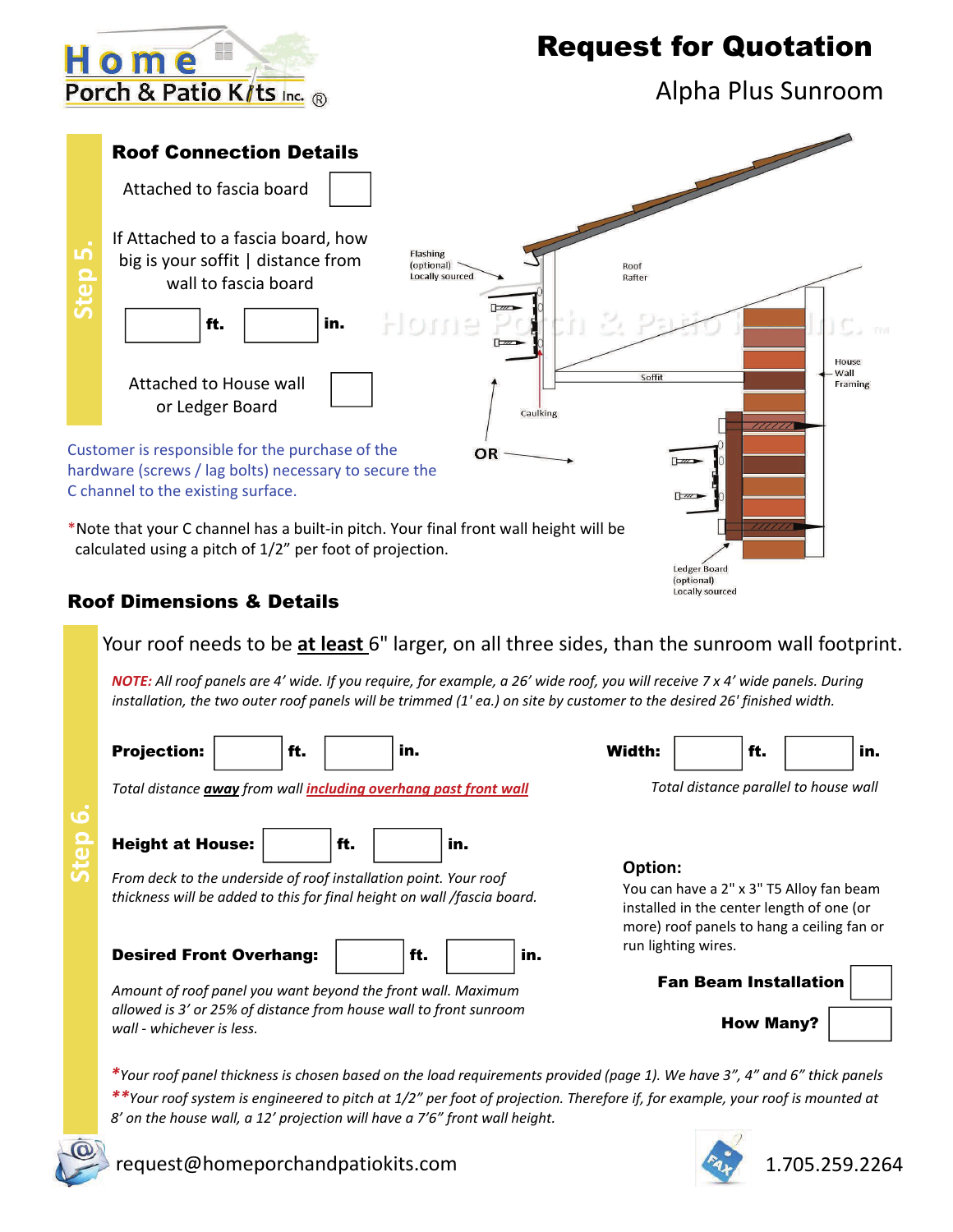

### Alpha Plus Sunroom

### Roof Dimensions & Details (cont'd)

#### **Roof Extrusion Colors**

All roof panels will be white, with a cedar texture finish

Extruded back wall attachment channel will always be white

Extruded side fascia and front gutter can be either WHITE or ALMOND

**Step 6. (cont'd)**

Step 6. (cont'd)

White | | Almond

# of Downspout Assemblies (typ. 1 for every 150 sq.ft.)

#### Interior electrical Sunroom Wall Details raceway 3" Header Beam **Solid or Glass Glass Package**  1 w/ Beauty Cap (for Windows, Doors, Kickplates & Transoms) Clear ‐ Single Pane Solid Wall Board 2 Window or Glass Transom Clear ‐ Double Pane Vinyl Window 3 Low E ‐ Double Pane Assembly **Window Frame Color** Solid Wall Board 4 White | | Almond Kickplate or  $\left( 4 \right)$ Glass Kickplate **Solid or Glass Extruded Aluminum Wall Frame Color Kickplate** Female H Mullion **Step 7.** 5 White | | Almond 5 6 Bottom, top and ALIGN WINDOW HEIGHTS WITH TOP OF wall tracks 2 DOOR / HEADER HEIGHT 6 Yes No, not necessary **\* All Sliding windows and doors come with fixed exterior screening. Transoms**(the area above windows & doors) 12" Glass 24" Glass | | Solid

*IMPORTANT: You will need a MINIMUM 8' tall front wall in order to put glass transoms above windows and doors*



12" Glass | | 24" Glass | | Solid



Your initial quotation will contain not only a summary of your Sunroom materials and construction, but a line drawing of what your project might look like based on your choices in these pages.

This will include a selection of window sizes in keeping with your desired wall sizes and door placements.

The description and drawing given in your quotation are *simply a starting point* toward finalizing what your finished project will look like.



request@homeporchandpatiokits.com 1.705.259.2264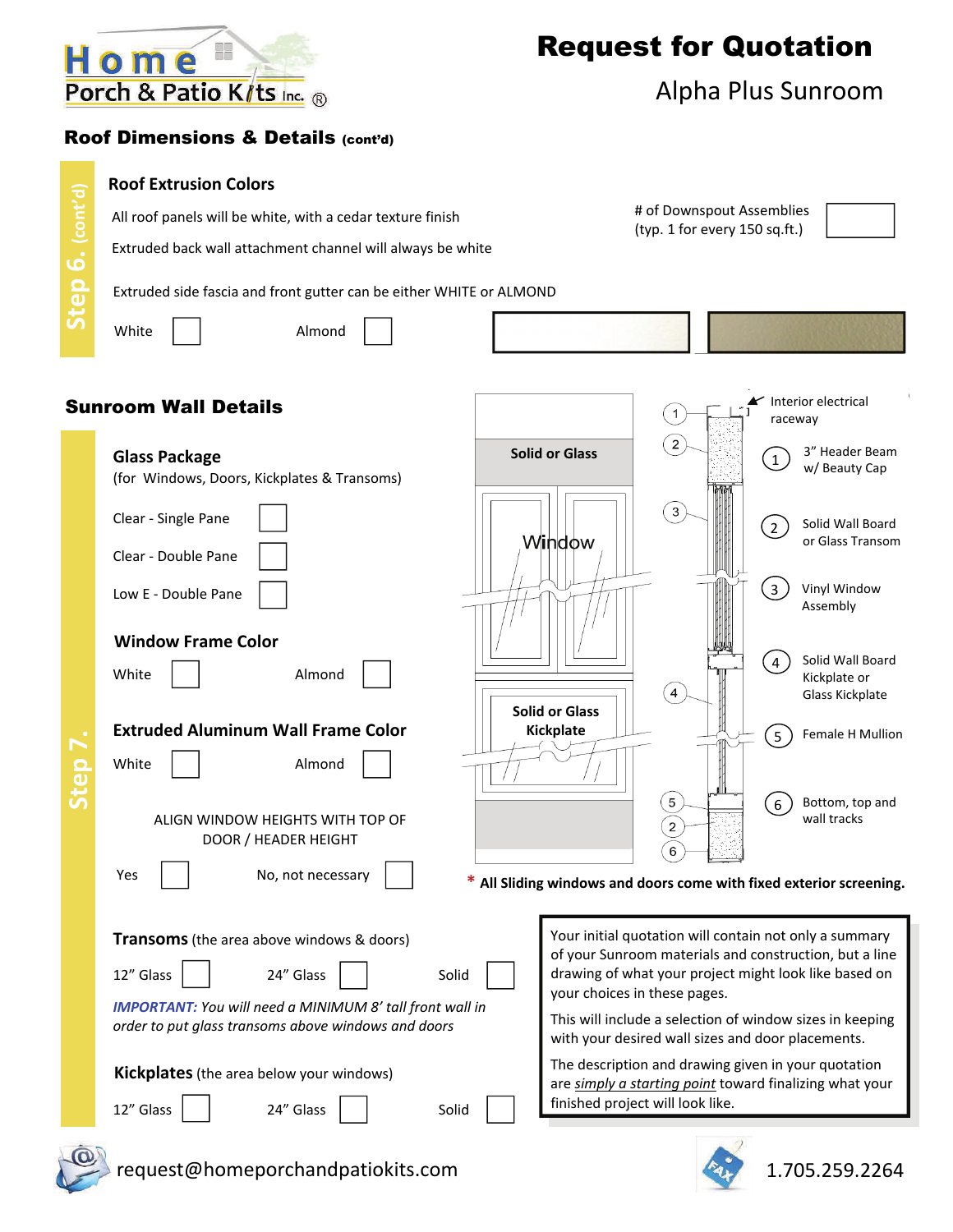

### Alpha Plus Sunroom

### Sunroom Wall Details (cont'd)

- *\* All Pedestrian doors come pre‐hung.*
- \* Only sliding doors are available in single pane glass. | \* Only sliding doors come with exterior screen doors.

|                   | 5' Wide Sliding<br>6' Wide Sliding<br>8' Wide Sliding<br>3' All Glass Pedestrian                                                                                                                                                                                                                                                                                                                                                                                                                                             |
|-------------------|------------------------------------------------------------------------------------------------------------------------------------------------------------------------------------------------------------------------------------------------------------------------------------------------------------------------------------------------------------------------------------------------------------------------------------------------------------------------------------------------------------------------------|
|                   | 6' All Glass Pedestrian (Double)<br>12' Bi-Parting<br>No Doors                                                                                                                                                                                                                                                                                                                                                                                                                                                               |
|                   | IN SWING Door<br><b>LEFTHAND Hinged Door</b><br><b>OUT SWING Door</b><br>RIGHT HAND Hinged Door                                                                                                                                                                                                                                                                                                                                                                                                                              |
| . (cont'd         | <b>Door Frame Color</b><br>White<br>Almond                                                                                                                                                                                                                                                                                                                                                                                                                                                                                   |
| Step <sub>7</sub> | *All 'non-glass' portions of your sunroom walls will have our patented TuffCore space-age<br><b>TuffCore Panel Color</b><br>vinyl finish on the inside and outside faces.                                                                                                                                                                                                                                                                                                                                                    |
|                   | <b>TuffCore, Almond Pebble</b><br>Maintenance Free, Moisture-resistant<br>TuffCore, Almond Stucco<br>Tuffcore, White Stucco<br>TuffCore, White Pebble<br>Scratch & Ding-Resistant.<br>Maintenance Free, Moisture-Resistant<br>Maintenance Free, Moisture-resistant<br>Maintenance Free, Moisture-resistant<br>It's nearly indestructible!<br>Scratch & Ding-Resistant<br>Scratch & Ding-Resistant.<br>Scratch & Ding-Resistant.<br>It's nearly indestructible!<br>It's nearly indestructible!<br>It's nearly indestructible! |
|                   |                                                                                                                                                                                                                                                                                                                                                                                                                                                                                                                              |
|                   | INT.<br>EXT.<br>INT.<br>EXT.<br>INT.<br>EXT.<br>INT.<br>EXT.<br>Almond Pebble<br><b>Almond Stucco</b><br>White Pebble<br>White Stucco                                                                                                                                                                                                                                                                                                                                                                                        |
|                   | <b>Sunroom Foundation Details</b>                                                                                                                                                                                                                                                                                                                                                                                                                                                                                            |
|                   | <b>Foundation</b>                                                                                                                                                                                                                                                                                                                                                                                                                                                                                                            |
|                   |                                                                                                                                                                                                                                                                                                                                                                                                                                                                                                                              |



\* All reference points are to be understood as being from the outside (backyard) looking in (at the house wall).